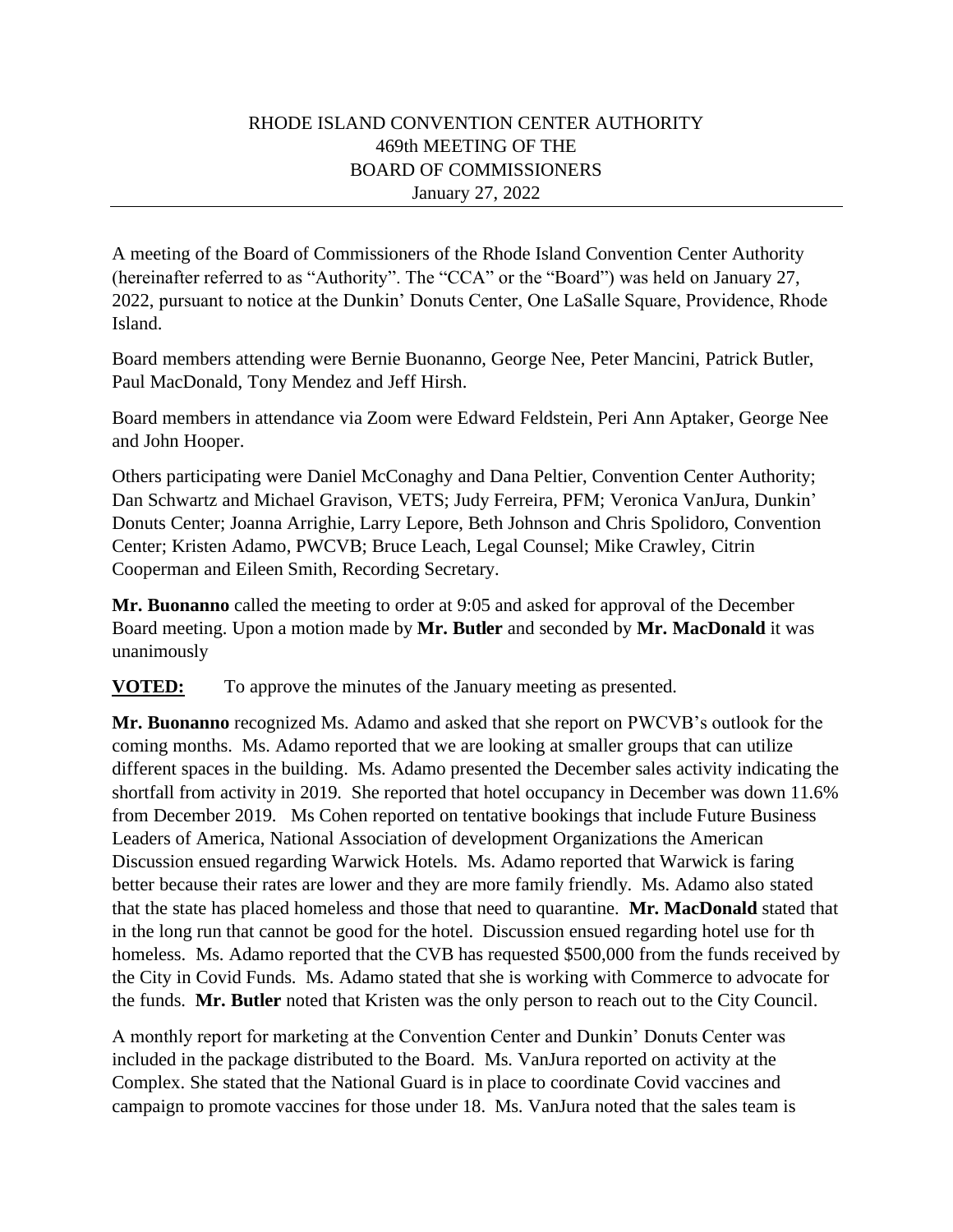working with Kathy Masino to upgrade the food and beverage menu. She stated that he menu has not been updated in many years. Ms. Arrighie reported that the Van Gogh exhibit is official and tickets will go on sale tomorrow. **Mr. Mendez** asked where in the building the exhibit will take place. Ms. Arrighie said in Hall C. Ms. Arrighie stated that we are collaborating with RISD's graduation exhibit. **Mr. Hirsh** asked if there was a potential for hotel packages. Ms. Adamo said that the CVB has approached the hoteliers. **Mr. MacDonald** asked if any thought has been given to the schools. Ms. Arrighie stated that schools have been contacted and Providence is interested. Ms. Arrighie reported that the staff is working closely with the CVB to close the gap for 2023.

Mr. Gravison's monthly report included upcoming on sales. He noted three new events and stated that he continues to book shows. Mr. Gravison reported that the VETS is trying to move away from paper ticketing. Mr. Gravison said that he is working with the box office to better communicate mobile ticketing to patrons. Mr. Gravison said that patrons attending events at the VETS follow DOH suggested Covid procedures. He said that attendees feel more comfortable knowing that the person next to them are vaccinated and masked.

Mr. Schwartz reported on the financial statement at the VETS. He stated that December was a great month. He noted that net income for December was \$59,268 better than budget. Mr. Schwartz stated that indirect expenses had a negative variance due to the labor needed to staff events. **Mr. Mendez** asked why the Nutcracker did so well. Mr. Schwartz said that it did well for many reasons. The Nutcracker was not performed last year and is a Christmas tradition. Marketing for the performances was intense and there were daytime performances that were perfect for schools.

Mr. Lepore reported that several events, covid testing and vaccines were not in the budget. Mr. Lepore stated that for the month of December operating income was \$299,417 to budget. Mr. Lepore noted that Food & Beverage income was down to budget because holiday parties did not happen. Monthly parking was down compared o budget. Significant savings in overhead was realized. Utilities were better than budget by \$25,000. Discussions ensued regarding the weather for Saturday. Events have not been cancelled as of today. Mr. Lepore reported that Beth Johnson had handed in her resignation and Friday would be her last day. Mr. Lepore said that the finance department is down four people and we are looking for assistance from Corporate. He said that there will be someone from Texas here on Monday to help. **Mr. MacDonald** thanked Beth for all her hard work and said that she will be missed.

Mr. Lepore reported that Clifford Street Garage is a good story and should only get better. There is interest in development in the surrounding area that will need parking.

Discussion ensued on electronic ticketing and the secondary market.

Mr. McConaghy presented the Authority and Consolidated Financial Statements. Discussion ensued regarding the amount that is owed to us by SMG and what we owe SMG. **Mr. Butler**  questioned the amount that SMG owes. Mr. McConaghy said that we are getting closer to a resolution.